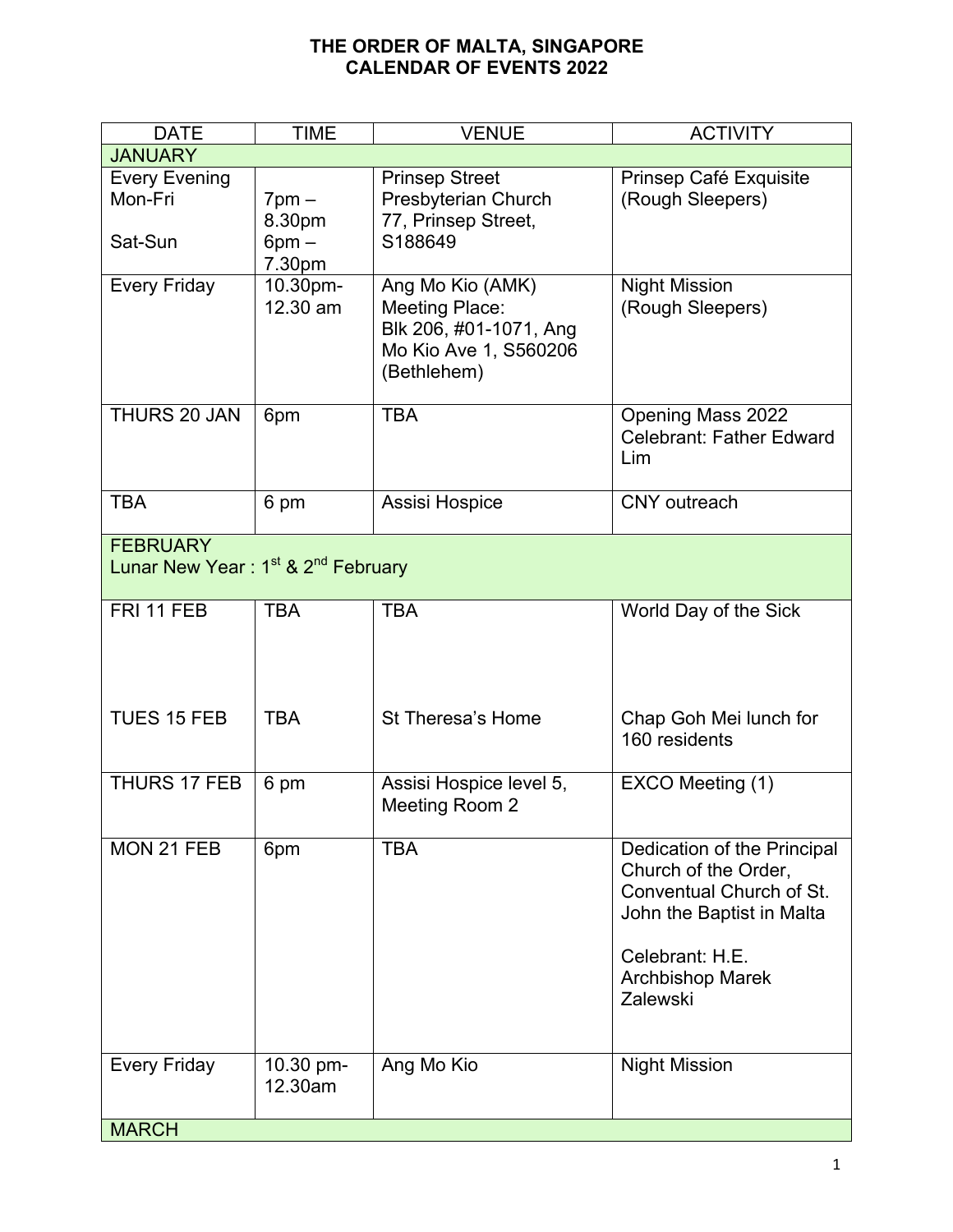| Every Friday                       | 10.30 pm-<br>12.30am | Ang Mo Kio                                                           | <b>Night Mission</b>                                              |
|------------------------------------|----------------------|----------------------------------------------------------------------|-------------------------------------------------------------------|
| THURS 24<br><b>MAR</b>             | 5.30 pm-<br>7.00pm   | <b>TBA</b>                                                           | <b>Annual General Meeting</b>                                     |
| <b>APRIL</b>                       |                      |                                                                      |                                                                   |
| THURS 21<br><b>APR</b>             | 6 pm                 | Assisi Hospice level 5,<br>Meeting Room 2                            | EXCO Meeting (2)                                                  |
| Every Friday                       | 10.30 pm-<br>12.30am | Ang Mo Kio                                                           | <b>Night Mission</b>                                              |
| <b>MAY</b>                         |                      |                                                                      |                                                                   |
| <b>SUN 1 MAY</b>                   | <b>TBA</b>           | <b>St Vincent de Paul Society</b><br>(Christ the King Church)        | <b>Ration Day/Delivery Visits-</b><br>Outreach to the Elderly     |
| FRI 29 APR to<br><b>TUES 3 MAY</b> | Full<br>Duration     | Lourdes Pilgrimage                                                   | <b>SMOM Annual</b><br><b>International Lourdes</b><br>Pilgrimage. |
| <b>Every Friday</b>                | 10.30 pm-<br>12.30am | Ang Mo Kio                                                           | <b>Night Mission</b>                                              |
| <b>JUNE</b>                        |                      |                                                                      |                                                                   |
| <b>SAT 4 JUNE</b>                  |                      | St Vincent de Paul Society<br>(Christ the King Church)<br><b>TBA</b> | Ration Day- Outreach to<br>the Elderly                            |
| TBA                                | Full Day             | Assisi Hospice level 5,<br>Meeting Room 2                            | Working Retreat for the<br><b>Singapore Association</b>           |
| THURS 16<br>JUNE                   | 6pm                  |                                                                      | EXCO Meeting (3)                                                  |
| Every Friday                       | 10.30 pm-<br>12.30am | Ang Mo Kio                                                           | <b>Night Mission</b>                                              |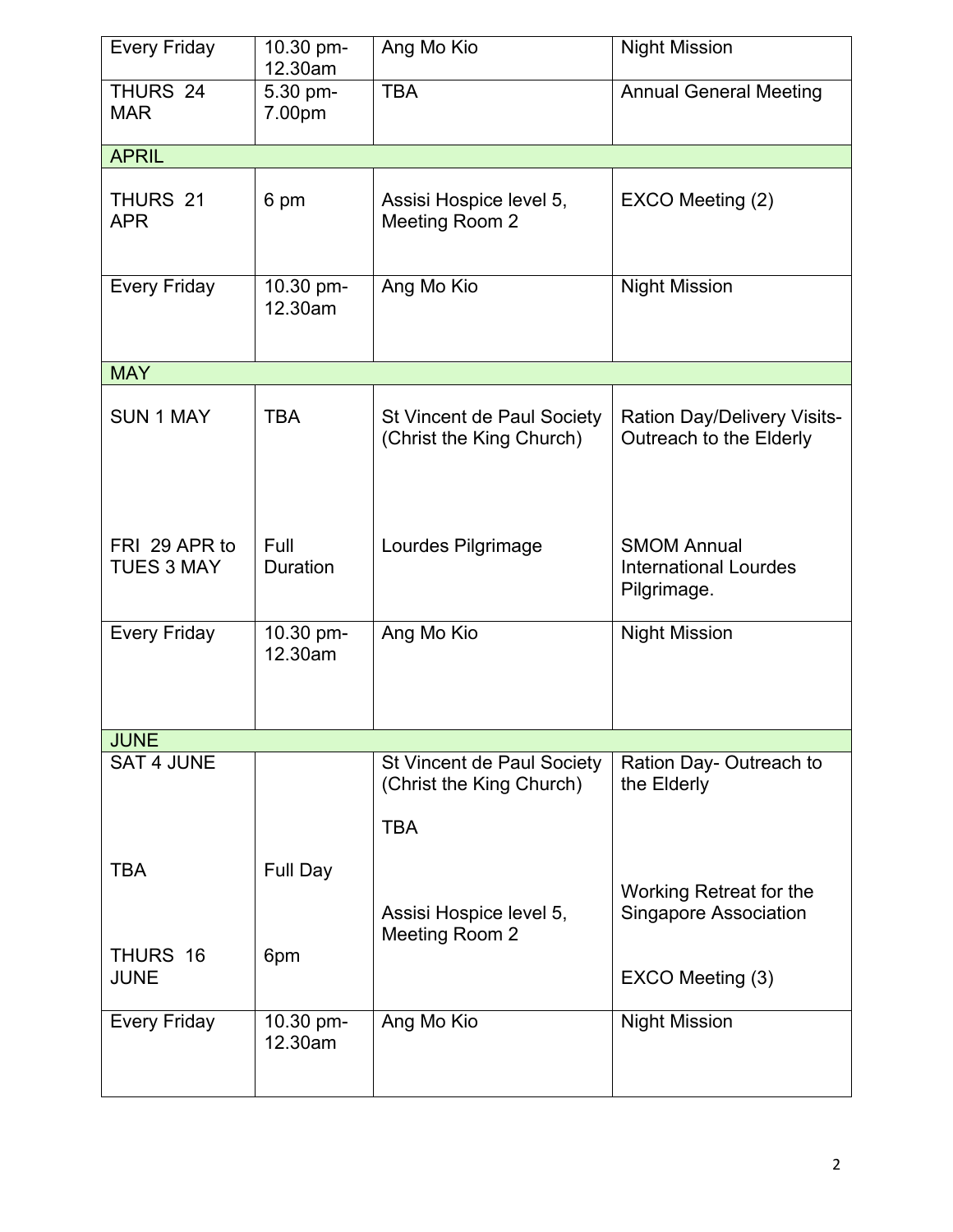| THURS 23<br><b>JUNE</b>           | 6 pm                 | <b>TBA</b>                                | Mass: Birthday of St. John<br>the Baptist, Patron of the<br>Order                             |
|-----------------------------------|----------------------|-------------------------------------------|-----------------------------------------------------------------------------------------------|
|                                   |                      |                                           | <b>Celebrant: Father Edward</b><br>Lim                                                        |
| <b>JULY</b>                       |                      |                                           |                                                                                               |
| Every Friday                      | 10.30 pm-<br>12.30am | Ang Mo Kio                                | <b>Night Mission</b>                                                                          |
| <b>TBA</b>                        | Full<br>Duration     | <b>TBA</b>                                | <b>Spiritual Retreat</b><br><b>Retreat Director: TBA</b>                                      |
| <b>SUN 3 JULY</b>                 | $9am - 5pm$          | <b>TBA</b>                                | Day Camp for Youth with<br><b>Disability</b>                                                  |
| SAT 30 JUL to<br><b>SAT 6 AUG</b> |                      | Rome                                      | Order of Malta<br><b>International Summer</b><br><b>Camp 2021</b>                             |
| <b>AUGUST</b>                     |                      |                                           |                                                                                               |
| FRI 5 AUG                         | 6 pm                 | <b>TBA</b>                                | <b>Memorial Mass for</b><br><b>Deceased Members</b><br><b>Celebrant: Father Edward</b><br>Lim |
| <b>TUES 15 AUG</b>                |                      | St Theresa's Home                         | National Day Outreach to<br>the Residents                                                     |
| THURS 18 AUG                      | 6 pm                 | Assisi Hospice level 5,<br>Meeting Room 2 | EXCO Meeting (4)                                                                              |
| <b>Every Friday</b>               | 10.30 pm-<br>12.30am | Ang Mo Kio                                | <b>Night Mission</b>                                                                          |
| MON 29 AUG                        | <b>NA</b>            | Any Church                                | Mass: Martyrdom of St<br>John The Baptist<br>Patron of the Order                              |
| <b>SEPTEMBER</b>                  |                      |                                           |                                                                                               |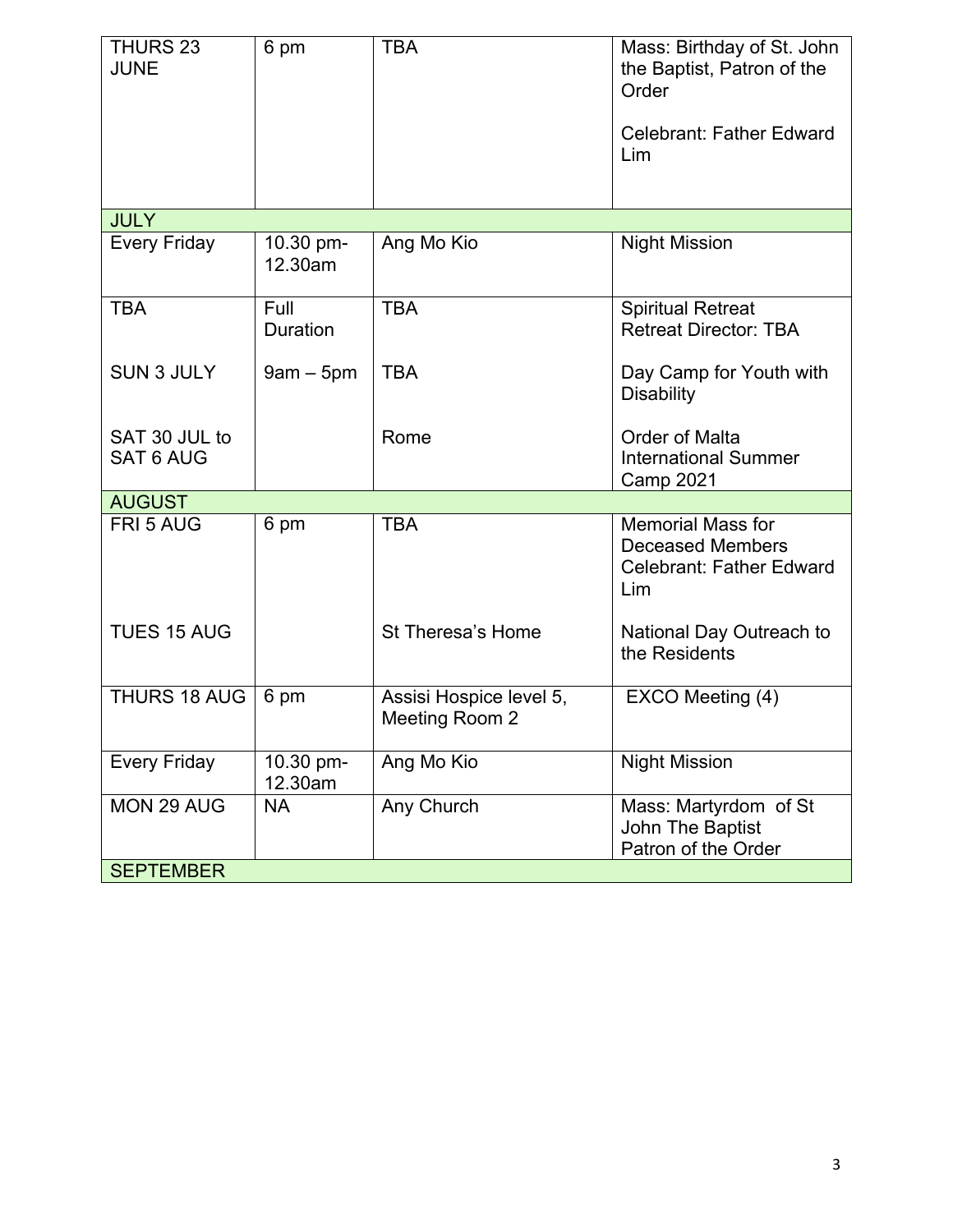| THURS 8 SEPT<br>SAT 10 SEPT    | 6pm<br><b>TBA</b>    | <b>TBA</b><br>St Theresa's Home           | Feast Day Mass: Birthday<br>of the Blessed Virgin Mary<br>venerated in the Order<br>under the title of "Our Lady"<br>of Philermos", Patroness<br>of the Order<br>Celebrant: H.E.<br><b>Archbishop Marek</b><br>Zalewski<br>Mooncake festival for 160<br>residents |
|--------------------------------|----------------------|-------------------------------------------|-------------------------------------------------------------------------------------------------------------------------------------------------------------------------------------------------------------------------------------------------------------------|
| <b>Every Friday</b>            | 10.30 pm-<br>12.30am | Ang Mo Kio                                | <b>Night Mission</b>                                                                                                                                                                                                                                              |
| <b>TBA</b>                     | <b>TBA</b>           | <b>TBA</b>                                | <b>SMOM Asia Pacific Camp</b><br>for Youth with Disability                                                                                                                                                                                                        |
| <b>OCTOBER</b>                 |                      |                                           |                                                                                                                                                                                                                                                                   |
| THURS 13 OCT                   | 6pm                  | <b>TBA</b>                                | Mass: Blessed Gerard,<br><b>Founder and 'First Grand</b><br>Master' of the Order<br>Celebrant: H.E.Archbishop<br>Marek Zalewski                                                                                                                                   |
| THURS 20<br><b>OCT</b>         | 6 pm                 | Assisi Hospice level 5,<br>Meeting Room 2 | EXCO Meeting (5)                                                                                                                                                                                                                                                  |
| <b>Every Friday</b>            | 10.30 pm-<br>12.30am | Ang Mo Kio                                | <b>Night Mission</b>                                                                                                                                                                                                                                              |
| <b>WED 12 - SUN</b><br>16 OCT  | Full<br>Duration     | <b>Bangkok</b>                            | SMOM 11 <sup>th</sup> Asia Pacific<br>Conference                                                                                                                                                                                                                  |
| <b>NOVEMBER</b>                |                      |                                           |                                                                                                                                                                                                                                                                   |
| <b>MON 7NOV-</b><br>WED 16 NOV | Full<br>Duration     | Holy Land                                 | <b>SMOM Holy Land</b><br>Pilgrimage                                                                                                                                                                                                                               |